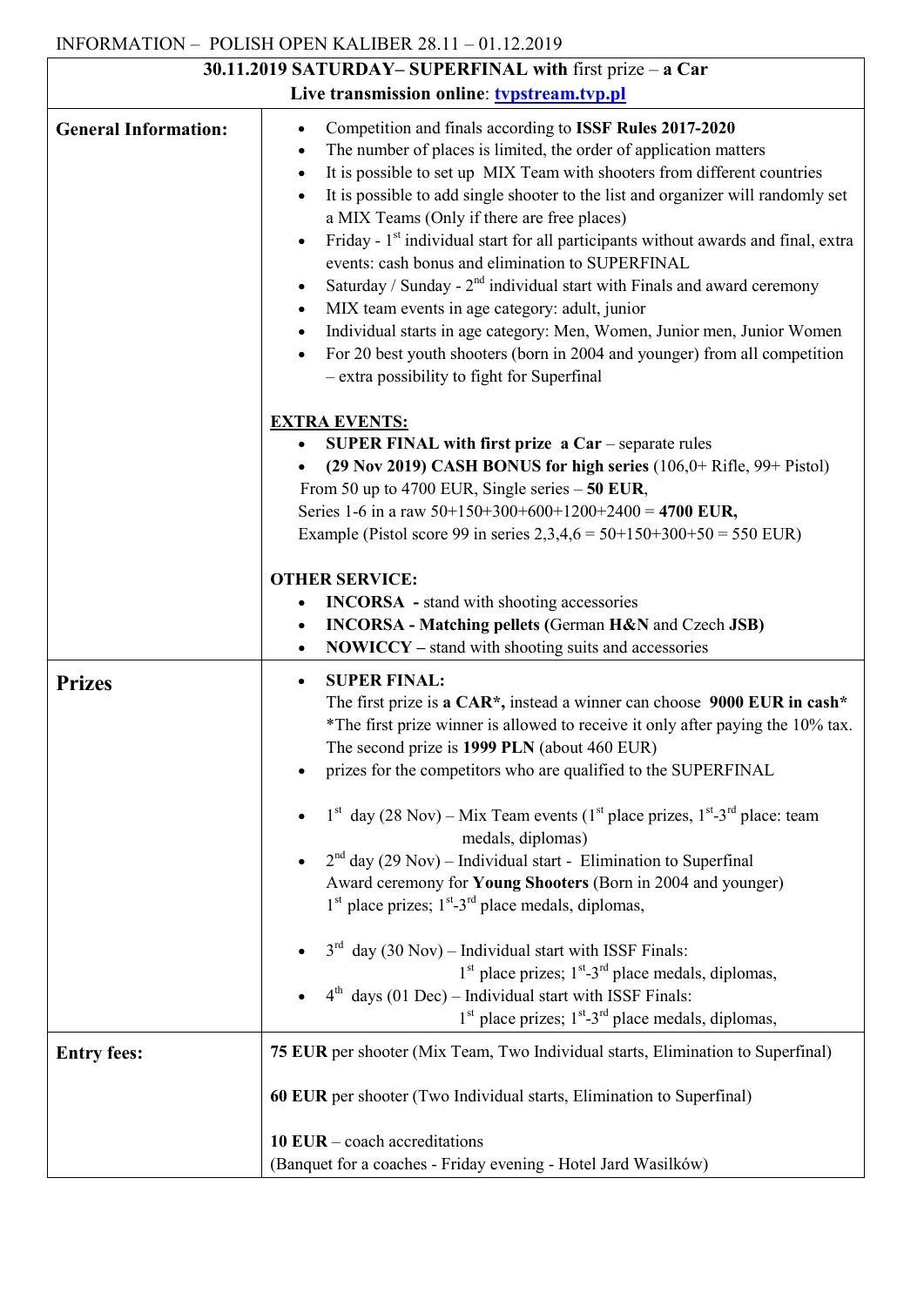| Organizer provide free<br>transport between hotels<br>and shooting range.                                  | Single room $-72$ EUR per night (with breakfast)                                                                                                                                                                                                                                                                                                                                                                                                                                                                                                                                                                                                                                            |
|------------------------------------------------------------------------------------------------------------|---------------------------------------------------------------------------------------------------------------------------------------------------------------------------------------------------------------------------------------------------------------------------------------------------------------------------------------------------------------------------------------------------------------------------------------------------------------------------------------------------------------------------------------------------------------------------------------------------------------------------------------------------------------------------------------------|
|                                                                                                            |                                                                                                                                                                                                                                                                                                                                                                                                                                                                                                                                                                                                                                                                                             |
|                                                                                                            | <b>Double room - 90 EUR</b> per night (with breakfast)                                                                                                                                                                                                                                                                                                                                                                                                                                                                                                                                                                                                                                      |
|                                                                                                            | 2. **Hotel Turkus Białystok                                                                                                                                                                                                                                                                                                                                                                                                                                                                                                                                                                                                                                                                 |
|                                                                                                            | (2,7 km from City Center, 8 km from shooting range)                                                                                                                                                                                                                                                                                                                                                                                                                                                                                                                                                                                                                                         |
|                                                                                                            | <b>Double room - 50 EUR</b> per night (with breakfast)                                                                                                                                                                                                                                                                                                                                                                                                                                                                                                                                                                                                                                      |
|                                                                                                            | Triple room $-65$ EUR per night (with breakfast)                                                                                                                                                                                                                                                                                                                                                                                                                                                                                                                                                                                                                                            |
|                                                                                                            | Optional: Diner - 5 EUR                                                                                                                                                                                                                                                                                                                                                                                                                                                                                                                                                                                                                                                                     |
|                                                                                                            |                                                                                                                                                                                                                                                                                                                                                                                                                                                                                                                                                                                                                                                                                             |
|                                                                                                            | 3. *Hotel complex Jard "Nad Zalewem"- Wasilków                                                                                                                                                                                                                                                                                                                                                                                                                                                                                                                                                                                                                                              |
|                                                                                                            | (8 km from City Center, 11 km from shooting range)                                                                                                                                                                                                                                                                                                                                                                                                                                                                                                                                                                                                                                          |
|                                                                                                            | Single or Double room $-25$ EUR per night                                                                                                                                                                                                                                                                                                                                                                                                                                                                                                                                                                                                                                                   |
|                                                                                                            | Triple room $-35$ EUR per night                                                                                                                                                                                                                                                                                                                                                                                                                                                                                                                                                                                                                                                             |
|                                                                                                            | Quadruple room - 45 EUR per night                                                                                                                                                                                                                                                                                                                                                                                                                                                                                                                                                                                                                                                           |
|                                                                                                            | Optional: Breakfast / Dinner - 4 EUR.                                                                                                                                                                                                                                                                                                                                                                                                                                                                                                                                                                                                                                                       |
| <b>Meals:</b>                                                                                              | All meals must be order by: Entry Form PO2019                                                                                                                                                                                                                                                                                                                                                                                                                                                                                                                                                                                                                                               |
|                                                                                                            | All breakfast and dinners you can eat in chosen hotel.                                                                                                                                                                                                                                                                                                                                                                                                                                                                                                                                                                                                                                      |
|                                                                                                            |                                                                                                                                                                                                                                                                                                                                                                                                                                                                                                                                                                                                                                                                                             |
|                                                                                                            | <b>LUNCH</b> in lunchroom connected with sports hall $-4$ <b>EUR</b> (29.11-01.12.2019)                                                                                                                                                                                                                                                                                                                                                                                                                                                                                                                                                                                                     |
| <b>Transportation:</b>                                                                                     | Nearest airports: Warsaw Chopin and Warsaw Modlin (200km from Białystok)                                                                                                                                                                                                                                                                                                                                                                                                                                                                                                                                                                                                                    |
|                                                                                                            | From airport to Białystok you can get by Train (intercity.pl) or regular buses, tickets                                                                                                                                                                                                                                                                                                                                                                                                                                                                                                                                                                                                     |
| Air guns – permission is                                                                                   | available on websites: plusbus.pl, zakexpress.com.pl                                                                                                                                                                                                                                                                                                                                                                                                                                                                                                                                                                                                                                        |
| not required.                                                                                              |                                                                                                                                                                                                                                                                                                                                                                                                                                                                                                                                                                                                                                                                                             |
|                                                                                                            |                                                                                                                                                                                                                                                                                                                                                                                                                                                                                                                                                                                                                                                                                             |
|                                                                                                            |                                                                                                                                                                                                                                                                                                                                                                                                                                                                                                                                                                                                                                                                                             |
|                                                                                                            | which booked hotel by official Entry Form.                                                                                                                                                                                                                                                                                                                                                                                                                                                                                                                                                                                                                                                  |
|                                                                                                            |                                                                                                                                                                                                                                                                                                                                                                                                                                                                                                                                                                                                                                                                                             |
|                                                                                                            |                                                                                                                                                                                                                                                                                                                                                                                                                                                                                                                                                                                                                                                                                             |
|                                                                                                            |                                                                                                                                                                                                                                                                                                                                                                                                                                                                                                                                                                                                                                                                                             |
|                                                                                                            | The honorarium for referees and staff, as well as all expenses connected to the                                                                                                                                                                                                                                                                                                                                                                                                                                                                                                                                                                                                             |
|                                                                                                            | technical equipment and prizes, are covered by the Organizer.                                                                                                                                                                                                                                                                                                                                                                                                                                                                                                                                                                                                                               |
|                                                                                                            |                                                                                                                                                                                                                                                                                                                                                                                                                                                                                                                                                                                                                                                                                             |
|                                                                                                            | on official file: Entry Form PO2019 should be send on email:                                                                                                                                                                                                                                                                                                                                                                                                                                                                                                                                                                                                                                |
|                                                                                                            | kaliberopen@gmail.com, before 31st October 2019, 12:00PM                                                                                                                                                                                                                                                                                                                                                                                                                                                                                                                                                                                                                                    |
|                                                                                                            | Entry Form is exemplary filled, please delete it before send.                                                                                                                                                                                                                                                                                                                                                                                                                                                                                                                                                                                                                               |
| Email:                                                                                                     |                                                                                                                                                                                                                                                                                                                                                                                                                                                                                                                                                                                                                                                                                             |
|                                                                                                            |                                                                                                                                                                                                                                                                                                                                                                                                                                                                                                                                                                                                                                                                                             |
|                                                                                                            |                                                                                                                                                                                                                                                                                                                                                                                                                                                                                                                                                                                                                                                                                             |
|                                                                                                            |                                                                                                                                                                                                                                                                                                                                                                                                                                                                                                                                                                                                                                                                                             |
| deadline:                                                                                                  |                                                                                                                                                                                                                                                                                                                                                                                                                                                                                                                                                                                                                                                                                             |
|                                                                                                            |                                                                                                                                                                                                                                                                                                                                                                                                                                                                                                                                                                                                                                                                                             |
| <u>31st October 2019</u>                                                                                   | club / federations is obliged to pay penalty for this person.                                                                                                                                                                                                                                                                                                                                                                                                                                                                                                                                                                                                                               |
|                                                                                                            | Penalty for a competitor - 50 EUR and the first hotel night.                                                                                                                                                                                                                                                                                                                                                                                                                                                                                                                                                                                                                                |
|                                                                                                            | Penalty for other person - price for the first hotel night $(ZSR - 3$ nights)<br>*Final correction and start list verification to 14.11.2019, 12PM,                                                                                                                                                                                                                                                                                                                                                                                                                                                                                                                                         |
| Fees, accommodation<br>and alimentation<br><b>Applications:</b><br>(Registration)<br>kaliberopen@gmail.com | Private Bus (two sizes: max 50 or max 20 person)<br>Example cost: 20 person bus $-600$ EUR (Airport $-$ Hotel $-$ Airport)<br>Transportation between hotels and shooting range is provided by Organizer for teams<br>The participants pay all the costs of travel, accommodation, entry fees, ect.<br>All payments by cash [EUR or PLN] in competition office<br>1. Personal and group applications, MIX Team, HOTEL and meals reservation<br>In position "other request" write number of coach to accreditations who will take part<br>in official coach banquet in Friday evening.<br><b>ATTENTION!</b><br>In case when a person has applied for the competition but will not arrive, the |